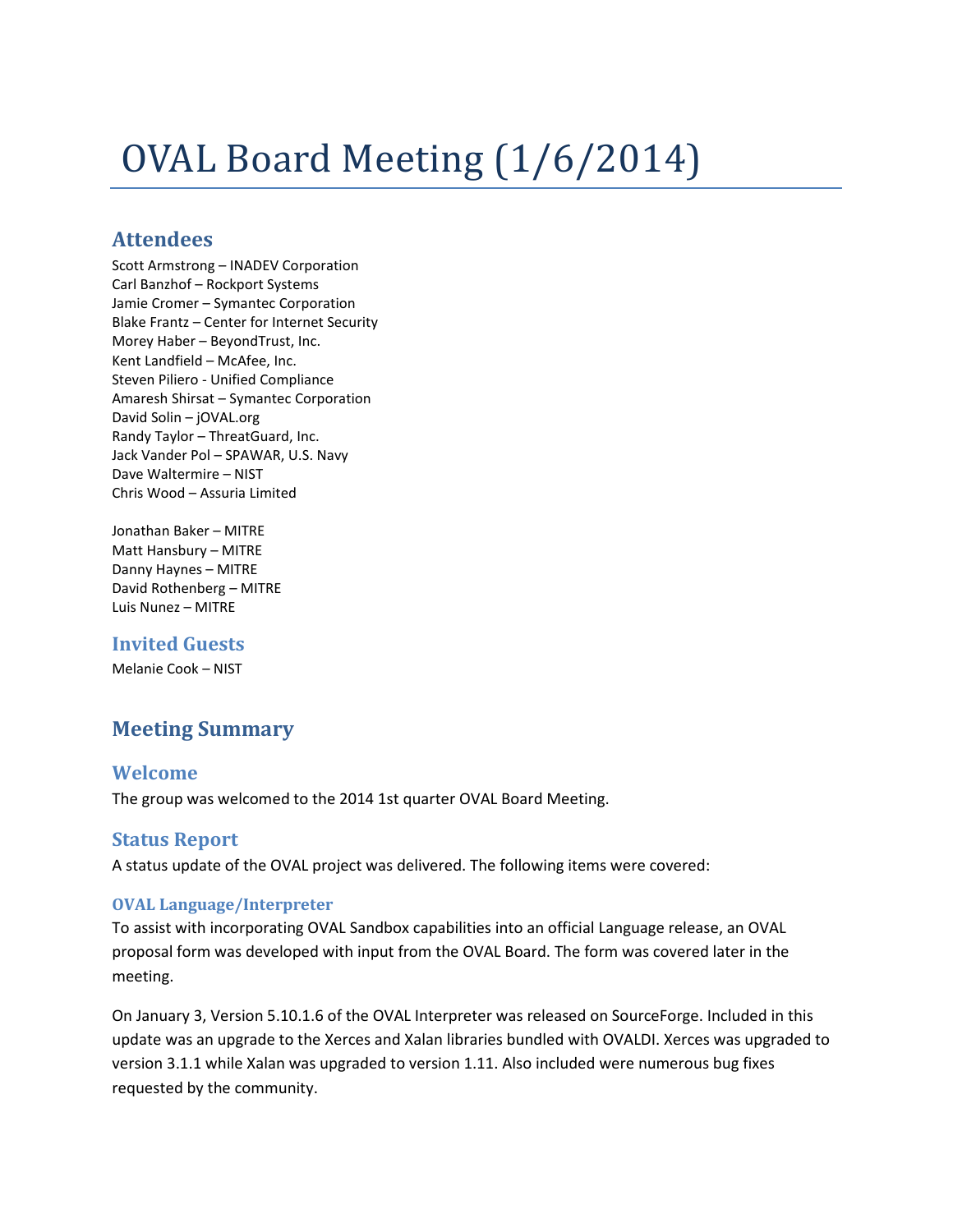#### **OVAL Repository**

At the time of the call, the number of Definitions within the OVAL Repository was 18,849. There was a large increase in community participation, which resulted in four top contributors for this quarter. The OVAL Repository Top Contributor designation was awarded to ALTX-SOFT, G2 Inc., Hewlett-Packard, and SecPod Technologies.

#### **OVAL Adoption**

There were no new OVAL Adopters this quarter. Recently, the MITRE team made a small adjustment to the OVAL Adoption Questionnaire to include information about how the tool collects data from an endpoint. The team has been following up with OVAL Adopters to try and get updated questionnaires filled out with this new information. A further follow-up message is planned for OVAL Adopters who have not yet responded.

## **OVAL Sandbox Proposal Form Discussion**

The OVAL Sandbox proposal form was created to formalize the process by which new significant features are presented to the OVAL Board. This form allows the contributor to identify a feature, provide contact information, and highlight how it benefits the Language. After an initial review of this form by the OVAL Board, an additional set of questions was added to allow for information regarding how a capability affects the Language, including its effect on tools and end users, as well as its overall technical merits. Dan Haynes led the group through some additional discussion of the form and the process around it.

After an updated version of the document was sent out to the mailing list, some Board members had additional questions and comments about the form. One of these questions was around how the Board would determine which contributions would require use of the form. During discussion of the topic, some specific examples were given to illuminate the best way forward. Additionally, some of the members that represent tool vendors made it clear that documentation updates were not always minor changes and that some would require a Board vote.

The group agreed that allowing less significant issues should not go through a vote. Examples of less significant issues include typos and documentation updates that would not require major changes in meaning of a feature. New tests or schemas, and documentation updates that result in major changes to the meaning of a feature should require a vote. The MITRE team agreed that part of the process will include notifying the Board of a proposed set of features that would and would not require votes. This will allow the Board an opportunity to review this proposed list of voting features for correctness. Additionally, the team will update the process documentation to provide rough guidelines on which types of features would need a vote.

Another comment on this form related to the Technical Review section. It was requested for question one on the form to clarify or document the accepted design conventions for the Language. The MITRE Team agreed to make this clearer. The other request was around the specific release for which a change would be targeted. It should be defined what makes the targeted release major, minor, or whether it falls under the exceptions clause. Rather than determining the exact targeted release, one Board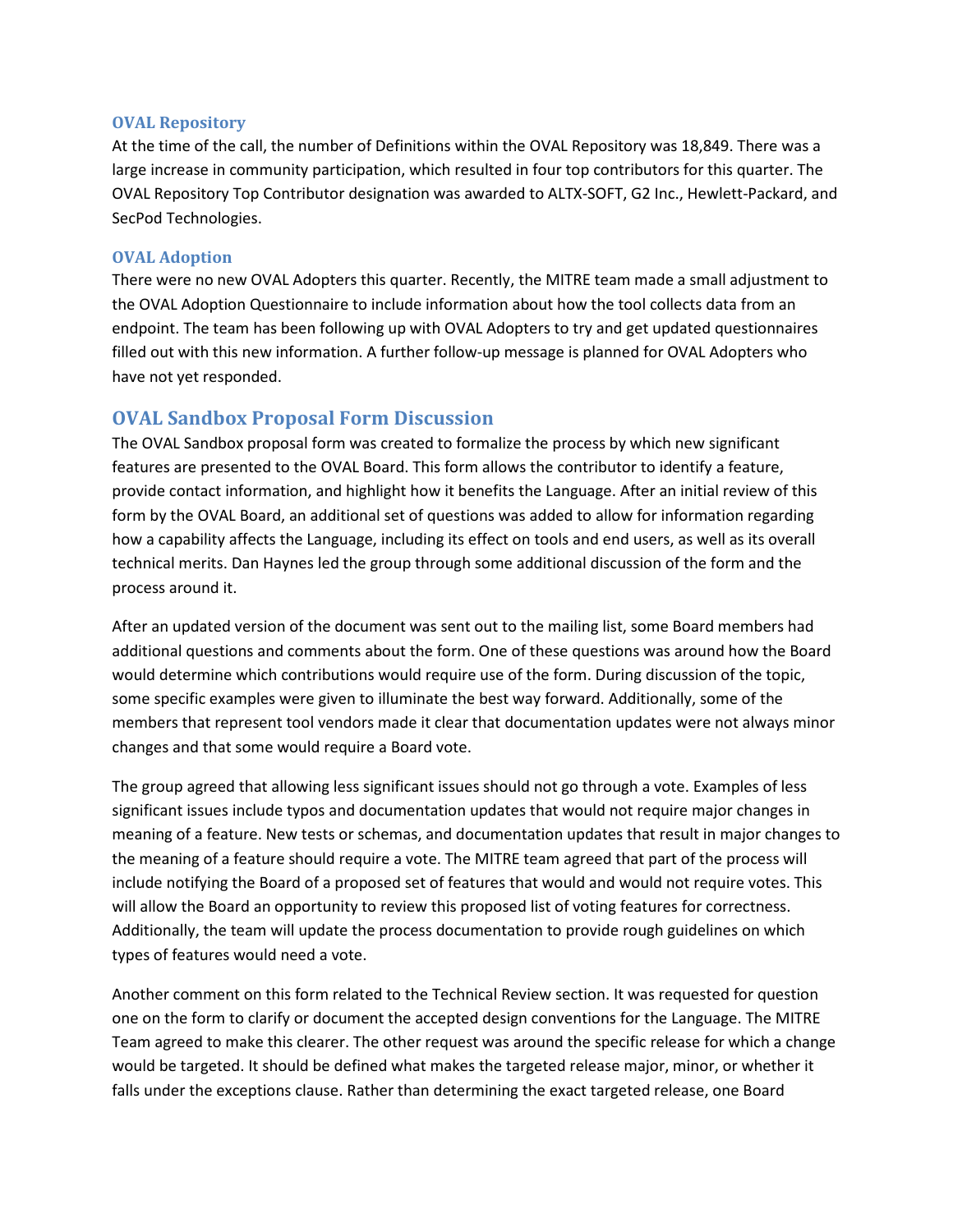member suggested to instead target the type of release the change would be applicable to. Additional feedback was to rephrase a question on impact and how it allowed for new capabilities to accomplish what could not be before.

## **OVAL Separate Core and Platform Version Discussion**

During the 2013 Q4 Board meeting the MITRE team committed to working on a proposal to separate the versions for the Core and the Platform Extension Schemas. Matt Hansbury presented for the Board an initial proposal for how this change might be executed. This proposal is a result of several conversations over the years about how versioning things separately could help alleviate a few areas of concern for the community.

In its current state, there is one version that encompasses the entire set of schemas, including both the Core schemas as well as the Platform Extension schemas. Versioning all of the schemas in a single package has had the benefit of keeping the versioning simple. In addition, this made the most efficient use of the Moderator's time.

Matt also presented several drawbacks to the current model, including the long release cycles for the Language and frequent appearance of changes to certain parts of the Language when no significant changes were made. Some members suggested that long release cycles actually proved to be a benefit as it allowed for more stable tools and language validation. It was asked of the Board whether this policy of separate versioning would help communicate to sponsors what platforms they support. The overall consensus was that it depended on how the separation was carried out, but that in general it would help.

Following the description of the current state, Matt presented a proposal designed to spark discussion on the topic with all decisions open to discussion and feedback. The central proposal was to separate the versioning of the Core schemas and all of the Platform extensions. This proposal for separating the versions included adding another identifier to the three-part current version. This would allow for the specific platforms to be tied to the current version of OVAL without ambiguity. The specific delimiter used for this fourth identifier is still to be determined, but feedback during the call suggested that using a new delimiter (that is not a period) should be considered. This was viewed as an acceptable solution by the group. Additionally the group agreed with the MITRE team that re-starting the versioning at 1.0 would be a poor idea. There was also discussion of expanding the fourth identifier to indicate major and minor revisions to the platform schemas, which was also seen as beneficial.

While this would be seen as helpful, it would additionally complicate other aspects to supporting OVAL, such as SCAP Validation. It would need to be communicated what version of each platform gets validated. As individual Platform Extensions would be revised at a quicker pace, this could cause validation issues. The solution seen for this problem would be to version everything individually, but declare a rolled-up version to be "official" with respect to SCAP efforts. This would represent a snapshot in time of what is expected for validation, and would prevent tool vendors from having to constantly update tools to maintain the latest developments. Dave Waltermire of NIST indicated that he believed that such a validation scheme would be reasonable.